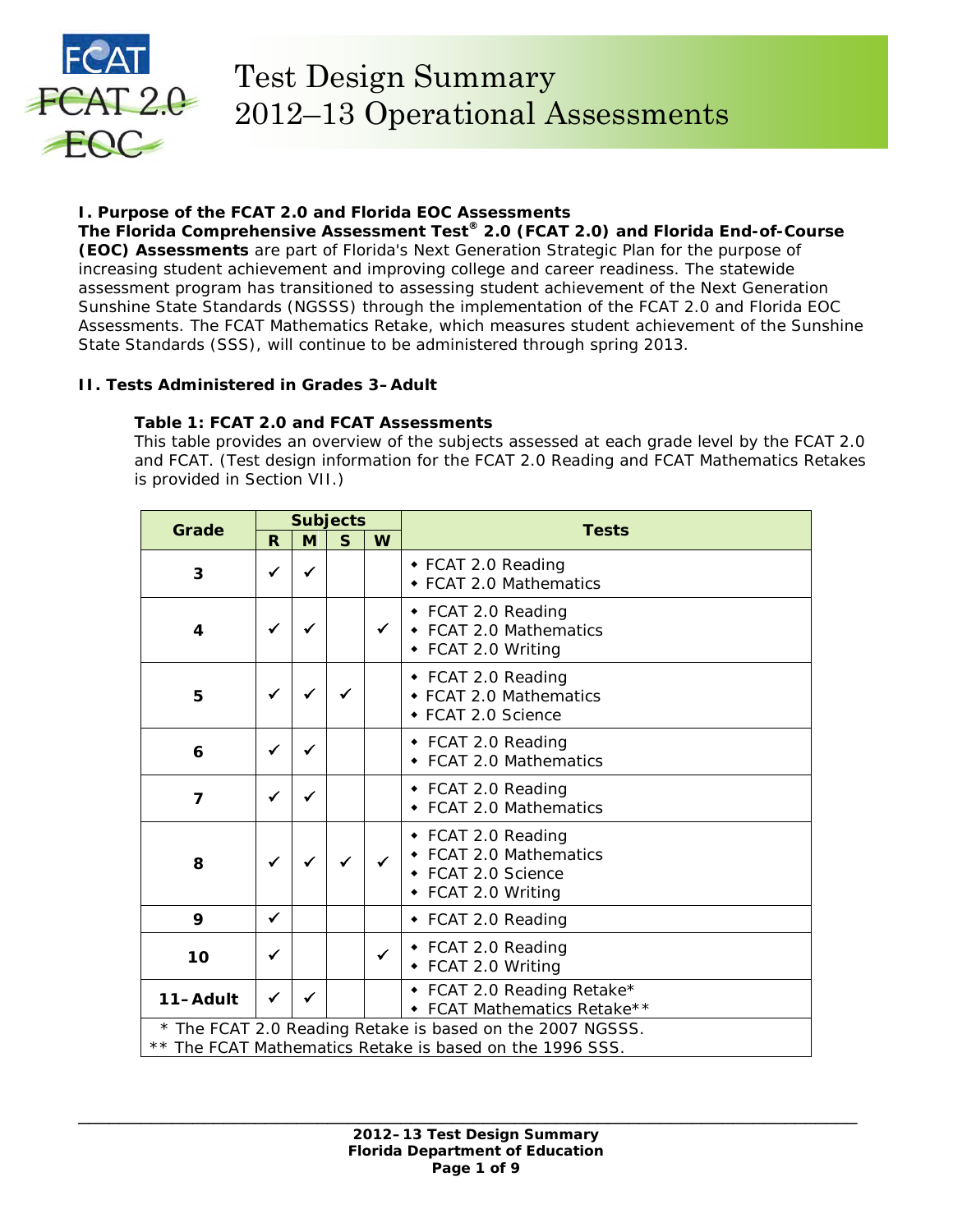### **Table 2: Florida EOC Assessments**

*This table provides an overview of the subjects assessed by the EOC assessments.\* Florida EOC Assessments are not grade-level specific; rather, they are designed to measure student achievement of the NGSSS for specific courses and their equivalents, as outlined in the course descriptions.*

| <b>Course</b>                                                                                                                               | <b>Test</b>                 |  |
|---------------------------------------------------------------------------------------------------------------------------------------------|-----------------------------|--|
| Algebra 1, Course Number 1200310                                                                                                            | Algebra 1 EOC Assessment    |  |
| Geometry, Course Number 1206310                                                                                                             | Geometry EOC Assessment     |  |
| Biology 1, Course Number 2000310                                                                                                            | Biology 1 EOC Assessment    |  |
| U.S. History, Course Number 2100310                                                                                                         | U.S. History EOC Assessment |  |
| * The Civics EOC Assessment will be field tested during the spring semester in<br>selected schools. Operational testing will begin in 2014. |                             |  |

#### **III. Content Categories**

Tables 3–7 present the content categories and the percentage of raw-score points that will be derived from each content category for the FCAT 2.0 and Florida EOC Assessments.

### **Table 3: FCAT 2.0 Reading**

| Grade    | <b>Vocabulary</b> | Reading<br><b>Application</b> | Literary<br><b>Analysis: Fiction</b><br>& Nonfiction | <b>Informational</b><br><b>Text &amp; Research</b><br><b>Process</b> |
|----------|-------------------|-------------------------------|------------------------------------------------------|----------------------------------------------------------------------|
| $3 - 7$  | $15 - 25%$        | $25 - 35\%$                   | $25 - 35\%$                                          | $15 - 25%$                                                           |
| $8 - 10$ | $15 - 25%$        | $20 - 30\%$                   | $20 - 30\%$                                          | 25-35%                                                               |

#### **Table 4: FCAT 2.0 Mathematics**

| Grade | Category                                                      | Percentage |
|-------|---------------------------------------------------------------|------------|
|       | Number: Operations, Problems, and Statistics                  | 50         |
| 3     | Number: Fractions                                             | 20         |
|       | Geometry and Measurement                                      | 30         |
|       | Number: Operations and Problems                               | 45         |
| 4     | Number: Base Ten and Fractions                                | 25         |
|       | Geometry and Measurement                                      | 30         |
|       | Number: Base Ten and Fractions                                | 50         |
| 5     | Expressions, Equations, and Statistics                        | 20         |
|       | Geometry and Measurement                                      | 30         |
|       | Fractions, Ratios, Proportional Relationships, and Statistics | 40         |
| 6     | <b>Expressions and Equations</b>                              | 40         |
|       | Geometry and Measurement                                      | 20         |
|       | Number: Base Ten                                              | 25         |
| 7     | Ratios and Proportional Relationships                         | 25         |
|       | Geometry and Measurement                                      | 30         |
|       | <b>Statistics and Probability</b>                             | 20         |
|       | Number: Operations, Problems, and Statistics                  | 25         |
| 8     | Expressions, Equations, and Functions                         | 40         |
|       | Geometry and Measurement                                      | 35         |

\_\_\_\_\_\_\_\_\_\_\_\_\_\_\_\_\_\_\_\_\_\_\_\_\_\_\_\_\_\_\_\_\_\_\_\_\_\_\_\_\_\_\_\_\_\_\_\_\_\_\_\_\_\_\_\_\_\_\_\_\_\_\_\_\_\_\_\_\_\_\_\_\_\_\_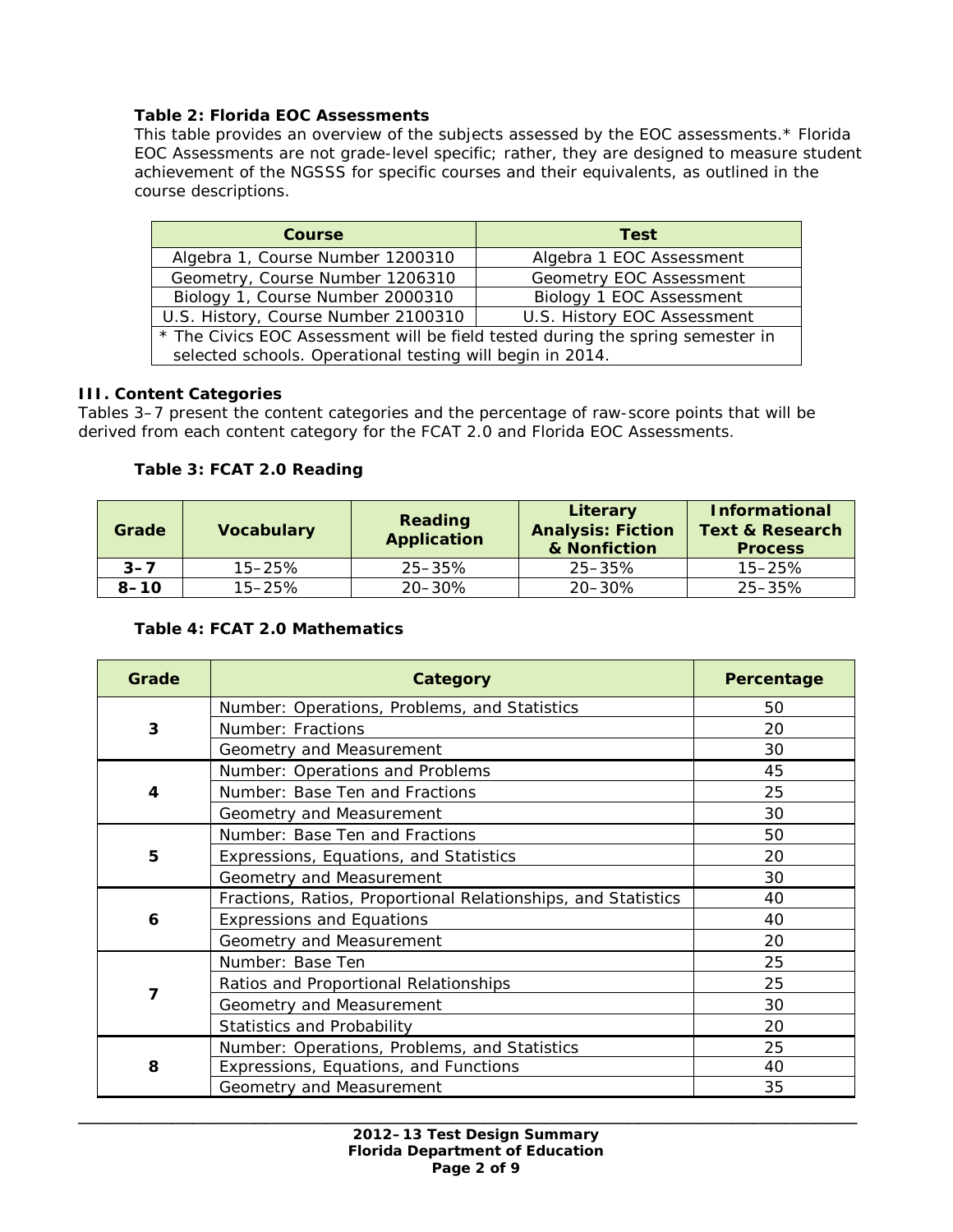### **Table 5: FCAT 2.0 Science**

| Grade | Nature of<br><b>Science</b> | <b>Earth and Space</b><br><b>Science</b> | <b>Physical Science</b> | Life Science |
|-------|-----------------------------|------------------------------------------|-------------------------|--------------|
|       | 17%                         | 29%                                      | 29%                     | 25%          |
|       | $19\%$                      | 27%                                      | 27%                     | 27%          |

### **Table 6: FCAT 2.0 Writing**

*The writing assessment is administered to students in grades 4, 8, and 10. It provides one prompt for each grade to which students are expected to draft a response according to a specific purpose (mode). The student response should integrate the writing elements of focus, organization, support, and conventions. The possible modes of writing used at each grade are presented in the table below.* 

| Grade | <b>Narrative</b><br>Writing to tell a story | <b>Expository</b><br>Writing to explain | <b>Persuasive</b><br>Writing to convince |
|-------|---------------------------------------------|-----------------------------------------|------------------------------------------|
|       |                                             |                                         |                                          |
|       |                                             |                                         |                                          |
| 10    |                                             |                                         |                                          |

### **Table 7: Florida EOC Assessments**

| <b>Test</b>         | Category                                                                      | Percentage |
|---------------------|-------------------------------------------------------------------------------|------------|
|                     | Functions, Linear Equations, and Inequalities                                 | 55         |
| Algebra 1           | Polynomials                                                                   | 20         |
|                     | Rationals, Radicals, Quadratics, and Discrete Mathematics                     | 25         |
|                     | <b>Two-Dimensional Geometry</b>                                               | 65         |
| Geometry            | <b>Three-Dimensional Geometry</b>                                             | 20         |
|                     | Trigonometry and Discrete Mathematics                                         | 15         |
|                     | Molecular and Cellular Biology                                                | 35         |
| <b>Biology 1</b>    | Classification, Heredity, and Evolution                                       | 25         |
|                     | Organisms, Populations, and Ecosystems                                        | 40         |
|                     | Late Nineteenth and Early Twentieth Century, 1860-1910                        | 33         |
| <b>U.S. History</b> | Global Military, Political, and Economic Challenges, 1890-<br>1940            | 34         |
|                     | The United States and the Defense of the International<br>Peace, 1940–present | 33         |

#### **IV. Reading Passages**

Proposed reading passages are reviewed by Florida educators for quality and grade-level appropriateness. Criteria for this review can be found in the *FCAT 2.0 Reading Test Item Specifications.* A review is also conducted by a committee of Florida citizens to ensure that the passages are free of bias and cultural insensitivity.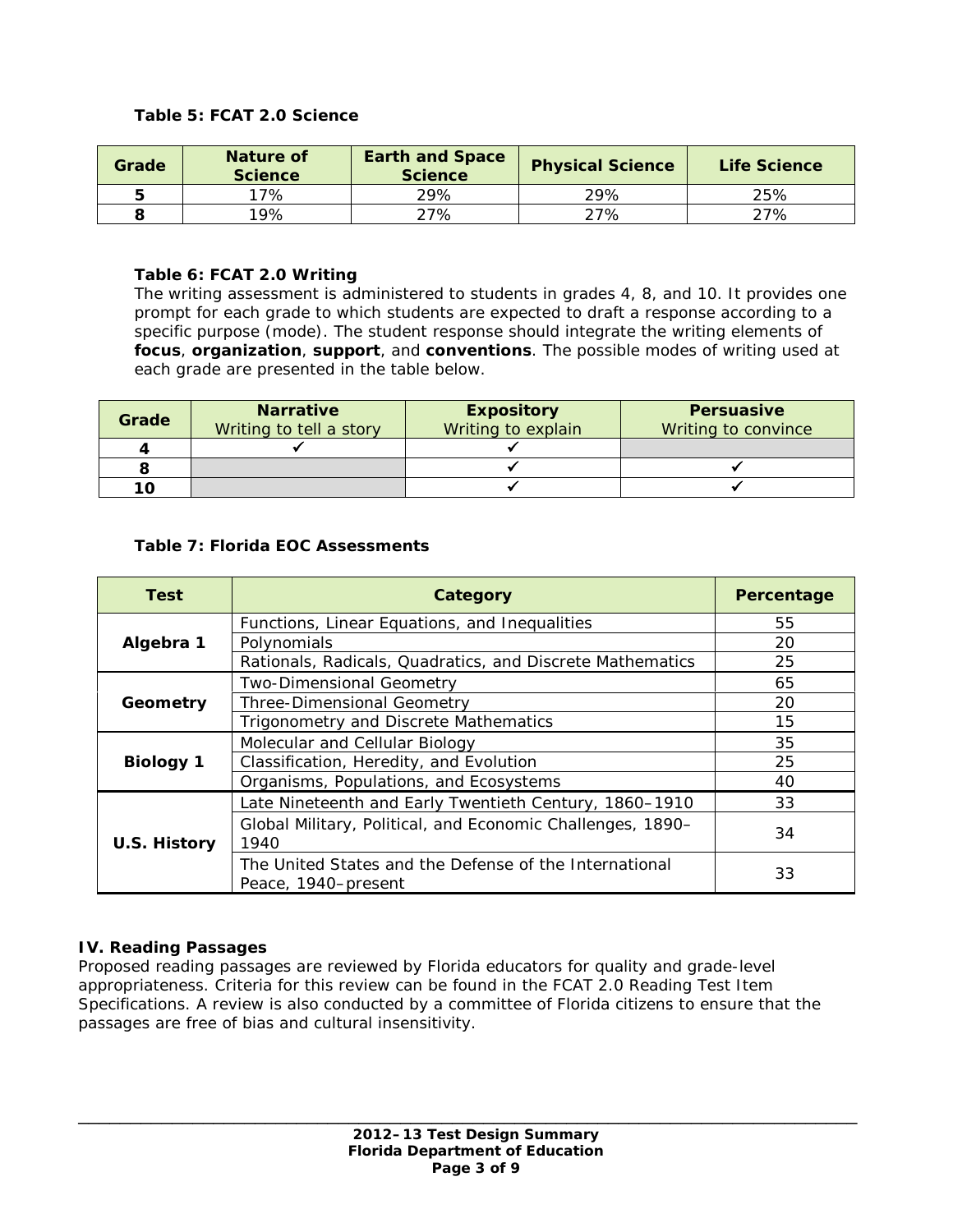| Grade | <b>Number of Words per Passage</b> |                |  |
|-------|------------------------------------|----------------|--|
|       | Range                              | <b>Average</b> |  |
| 3     | 100-700                            | 500            |  |
|       | 100-900                            | 500            |  |
| 5     | 200-1000                           | 600            |  |
| 6     | 200-1100                           | 700            |  |
|       | 300-1100                           | 700            |  |
| 8     | 300-1200                           | 700            |  |
| Q     | 300-1400                           | 900            |  |
| 10    | 300-1500                           | 1000           |  |

### **Table 8: Length of FCAT 2.0 Reading Passages**

#### **Table 9: Reading Passage Types and Percentage for FCAT 2.0 Reading**

*Literary passages provide entertainment or inspiration and include fiction, nonfiction, poetry, and drama.* 

*Informational passages are subject-matter centered and the language may be used to solve problems, raise questions, provide information, or present new ideas. The context of these passages includes everyday life outside of the classroom.*

| Grade    | <b>Literary Text</b> | <b>Informational Text</b> |
|----------|----------------------|---------------------------|
|          | 60%                  | 40%                       |
| $4 - 6$  | 50%                  | 50%                       |
| $7 - 8$  | 40%                  | 60%                       |
| $9 - 10$ | 30%                  | 70%                       |

#### **V. Cognitive Complexity**

 $\overline{a}$ 

FCAT, FCAT 2.0, and EOC assessment items are classified using a model with origins in the works of Dr. Norman Webb<sup>[1](#page-3-0)</sup> on depth of knowledge and the cognitive classification system used for the National Assessment of Educational Progress (NAEP). With this system, items are classified on the cognitive demand inherent in the test item, not on assumptions about the student's approach to the item.

Low-complexity items rely heavily on recall and recognition. Moderate-complexity items require more flexible thinking and may require informal reasoning or problem solving. High-complexity items are written to elicit analysis and abstract reasoning. Tables 10–13 and 20 present the range for the percentage of raw-score points by cognitive complexity level on each FCAT, FCAT 2.0, and EOC assessment.

**Note:** Although a table is not included for FCAT 2.0 Writing, the FCAT 2.0 Writing prompt is a high cognitive complexity performance task administered at grades 4, 8, and 10.

<span id="page-3-0"></span>Webb, Norman L. and others. "Web Alignment Tool" 24 July 2005. Wisconsin Center for Education Research. University of Wisconsin-Madison. 2 Feb. 2006. [http://www.wcer.wisc.edu/WAT/index.aspx.](http://www.wcer.wisc.edu/WAT/index.aspx)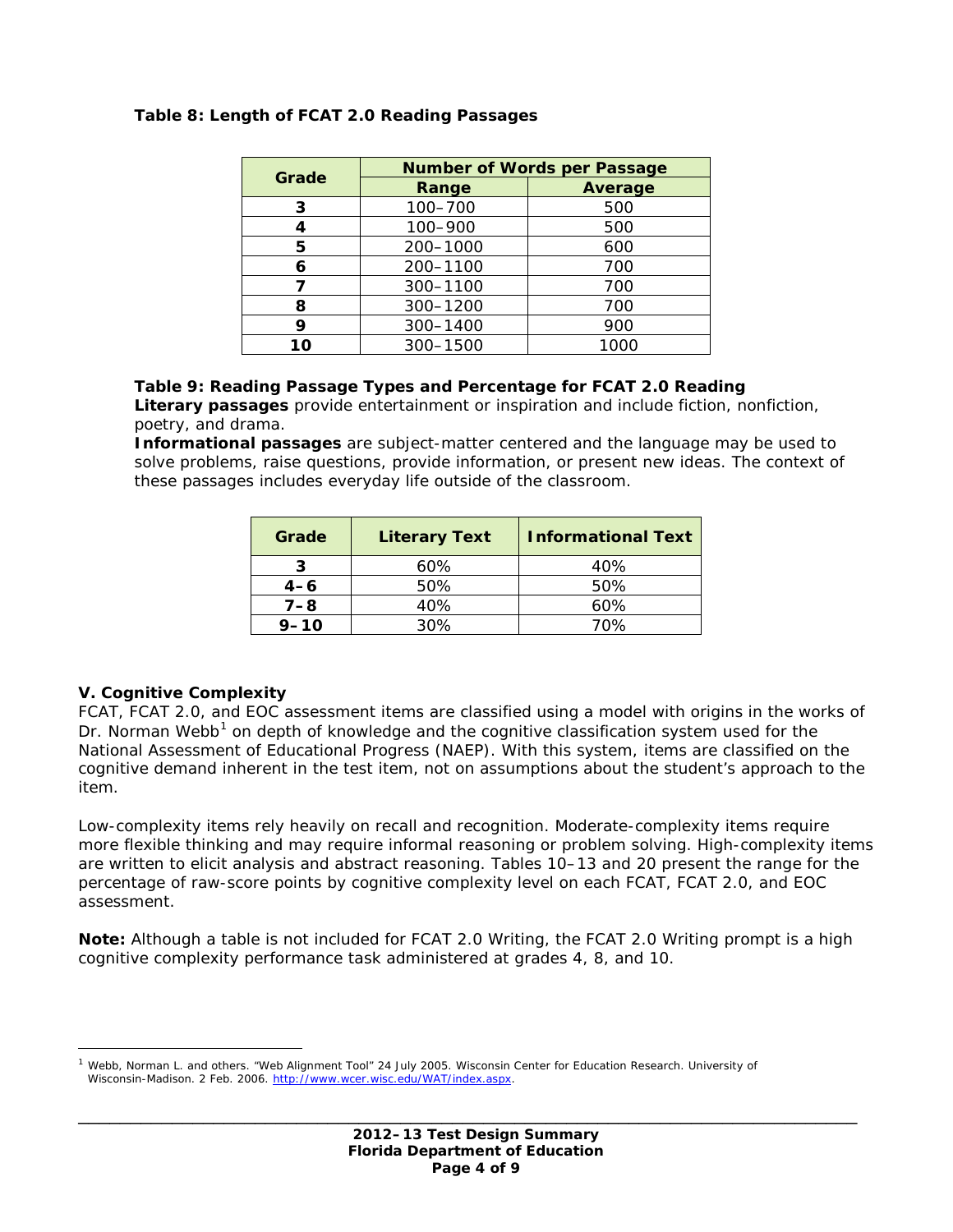| Grade   | Low       | <b>Moderate</b> | High      |
|---------|-----------|-----------------|-----------|
| З       | $25 - 35$ | $50 - 70$       | $5 - 15$  |
|         | $20 - 30$ | $50 - 70$       | $10 - 20$ |
| $5 - 7$ | $15 - 25$ | $50 - 70$       | $15 - 25$ |
| $8 - 9$ | $10 - 20$ | $50 - 70$       | $20 - 30$ |
| 10      | $10 - 20$ | $45 - 65$       | $25 - 35$ |

#### **Table 10: Percentage of Points by Cognitive Complexity Level for FCAT 2.0 Reading Assessments**

## **Table 11: Percentage of Points by Cognitive Complexity Level for FCAT 2.0 and EOC Mathematics Assessments**

| Grade/Course | Low       | <b>Moderate</b> | <b>High</b> |
|--------------|-----------|-----------------|-------------|
| $3 - 4$      | $25 - 35$ | $50 - 70$       | $5 - 15$    |
| $5 - 8$      | $10 - 20$ | $60 - 80$       | $10 - 20$   |
| Algebra 1    | $10 - 20$ | $60 - 80$       | $10 - 20$   |
| Geometry     | $10 - 20$ | $60 - 80$       | $10 - 20$   |

# **Table 12: Percentage of Points by Cognitive Complexity Level for FCAT 2.0 and EOC Science Assessments**

| Grade/Course     | Low       | <b>Moderate</b> | <b>High</b> |
|------------------|-----------|-----------------|-------------|
|                  | $10 - 20$ | $60 - 80$       | $10 - 20$   |
|                  | $10 - 20$ | $60 - 80$       | $10 - 20$   |
| <b>Biology 1</b> | $10 - 20$ | $60 - 80$       | $10 - 20$   |

## **Table 13: Percentage of Points by Cognitive Complexity Level for the U.S. History EOC Assessment**

| Course       | LOW       | <b>Moderate</b> | High |
|--------------|-----------|-----------------|------|
| U.S. History | $20 - 30$ | $45 - 65$       | פ∠–כ |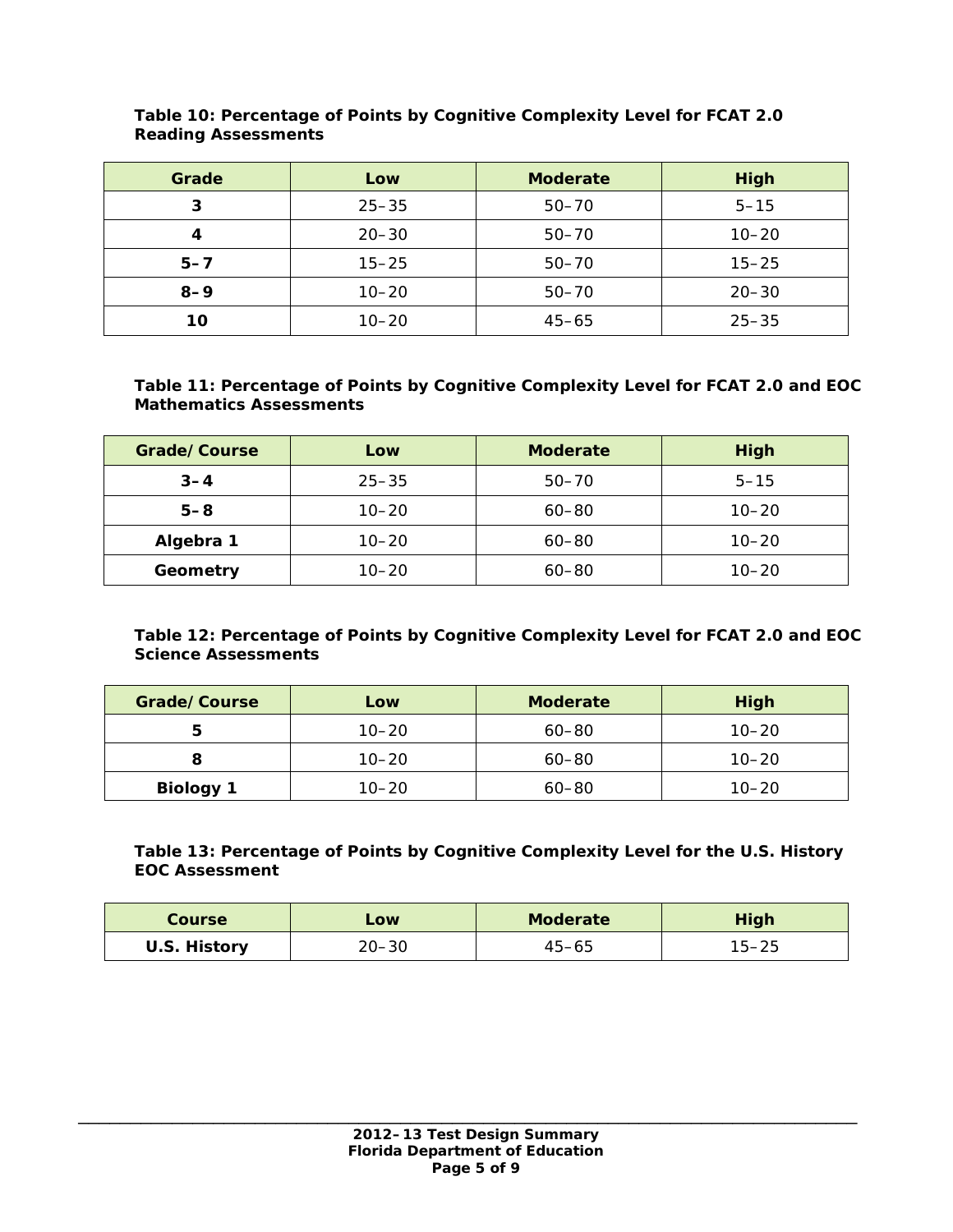# **VI. Test Length and Item/Prompt Types**

## **Table 14: Duration of Test**

*The table below displays the number of minutes allowed for the 2013 regular test takers. With the exception of FCAT 2.0 Writing, which is administered in one session, all tests are administered in two sessions.*

| Grade/Course            | <b>Reading</b> | <b>Mathematics</b> | <b>Science</b> | Writing | <b>Social</b><br><b>Studies</b> |
|-------------------------|----------------|--------------------|----------------|---------|---------------------------------|
| 3                       | 140            | 140                |                |         |                                 |
| 4                       | 140            | 140                |                | 60      |                                 |
| 5                       | 140            | 140                | 160            |         |                                 |
| 6                       | 140            | 140                |                |         |                                 |
| $\overline{\mathbf{z}}$ | 140            | 140                |                |         |                                 |
| 8                       | 140            | 140                | 160            | 60      |                                 |
| 9                       | 140            |                    |                |         |                                 |
| 10                      | 140            |                    |                | 60      |                                 |
| Algebra 1               |                | 160                |                |         |                                 |
| Geometry                |                | 160                |                |         |                                 |
| <b>Biology 1</b>        |                |                    | 160            |         |                                 |
| U.S. History            |                |                    |                |         | 160                             |

## **Table 15: Length of Tests**

*This table provides an approximate range for the number of items on each test.*

| Grade                                                                                               | <b>Reading</b> | <b>Mathematics</b> | <b>Science</b> | Writing  | <b>Social</b><br><b>Studies</b> |
|-----------------------------------------------------------------------------------------------------|----------------|--------------------|----------------|----------|---------------------------------|
| 3                                                                                                   | $50 - 55$      | $50 - 55$          |                |          |                                 |
| 4                                                                                                   | $50 - 55$      | $50 - 55$          |                | 1 prompt |                                 |
| 5                                                                                                   | $50 - 55$      | $50 - 55$          | $60 - 66$      |          |                                 |
| 6                                                                                                   | $50 - 55$      | $50 - 55$          |                |          |                                 |
| 7                                                                                                   | $50 - 55$      | $50 - 55$          |                |          |                                 |
| 8                                                                                                   | $50 - 55$      | $60 - 65$          | $60 - 66$      | 1 prompt |                                 |
| 9                                                                                                   | $50 - 55$      |                    |                |          |                                 |
| 10                                                                                                  | $50 - 55$      |                    |                | 1 prompt |                                 |
| Algebra 1                                                                                           |                | $60 - 65$          |                |          |                                 |
| Geometry                                                                                            |                | $60 - 65$          |                |          |                                 |
| <b>Biology 1</b>                                                                                    |                |                    | $60 - 66$      |          |                                 |
| U.S. History                                                                                        |                |                    |                |          | $50 - 60$                       |
| Note: Approximately / 10 Henry an all of the tests listed shows are sympulated (field test) and are |                |                    |                |          |                                 |

Note: Approximately 6–10 items on all of the tests listed above are experimental (field test) and are included in the ranges above but are not included in students' scores.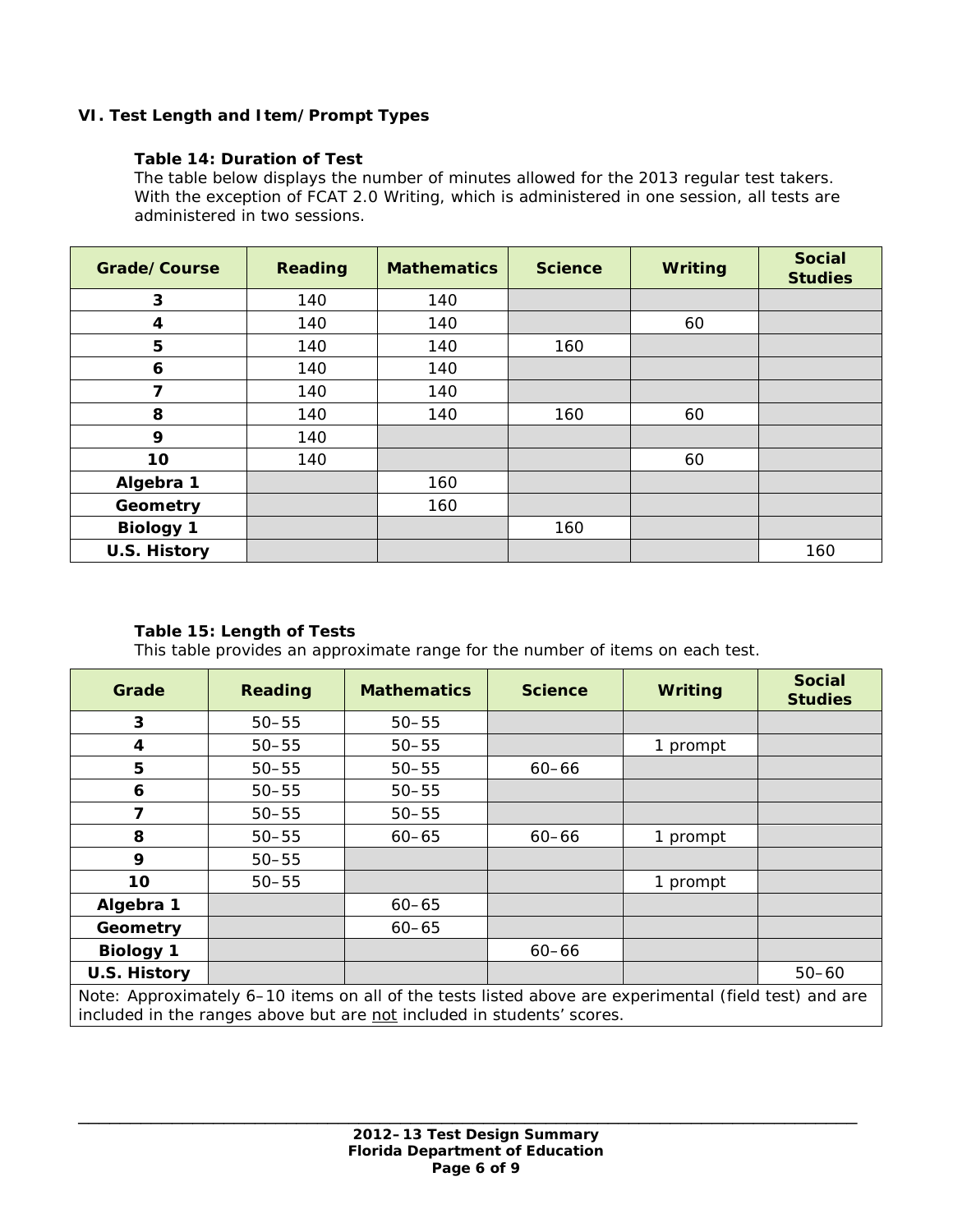# **Table 16: Item Types and Numbers**

*This table gives ranges for the approximate number of items by item type.* 

| Grade                   | <b>Reading</b> | <b>Mathematics</b>   | <b>Science</b> | <b>Writing</b> | <b>Social</b><br><b>Studies</b> |
|-------------------------|----------------|----------------------|----------------|----------------|---------------------------------|
| 3                       | 50-55 MC       | 50-55 MC             |                |                |                                 |
| 4                       | 50-55 MC       | 35-40 MC<br>10-15 GR |                | 1 prompt       |                                 |
| 5                       | 50-55 MC       | 35-40 MC<br>10-15 GR | 60-66 MC       |                |                                 |
| 6                       | 50-55 MC       | 35-40 MC<br>10-15 GR |                |                |                                 |
| $\overline{\mathbf{z}}$ | 50-55 MC       | 35-40 MC<br>10-15 GR |                |                |                                 |
| 8                       | 50-55 MC       | 35-40 MC<br>20-25 GR | 60-66 MC       | 1 prompt       |                                 |
| 9                       | 50-55 MC       |                      |                |                |                                 |
| 10                      | 50-55 MC       |                      |                | 1 prompt       |                                 |
| Algebra 1               |                | 35-40 MC<br>20-25 FR |                |                |                                 |
| Geometry                |                | 35-40 MC<br>20-25 FR |                |                |                                 |
| <b>Biology 1</b>        |                |                      | 60-66 MC       |                |                                 |
| <b>U.S. History</b>     |                |                      |                |                | 50-60 MC                        |

**Key**

GR – Gridded-Response

MC – Multiple-Choice

FR – Fill-in Response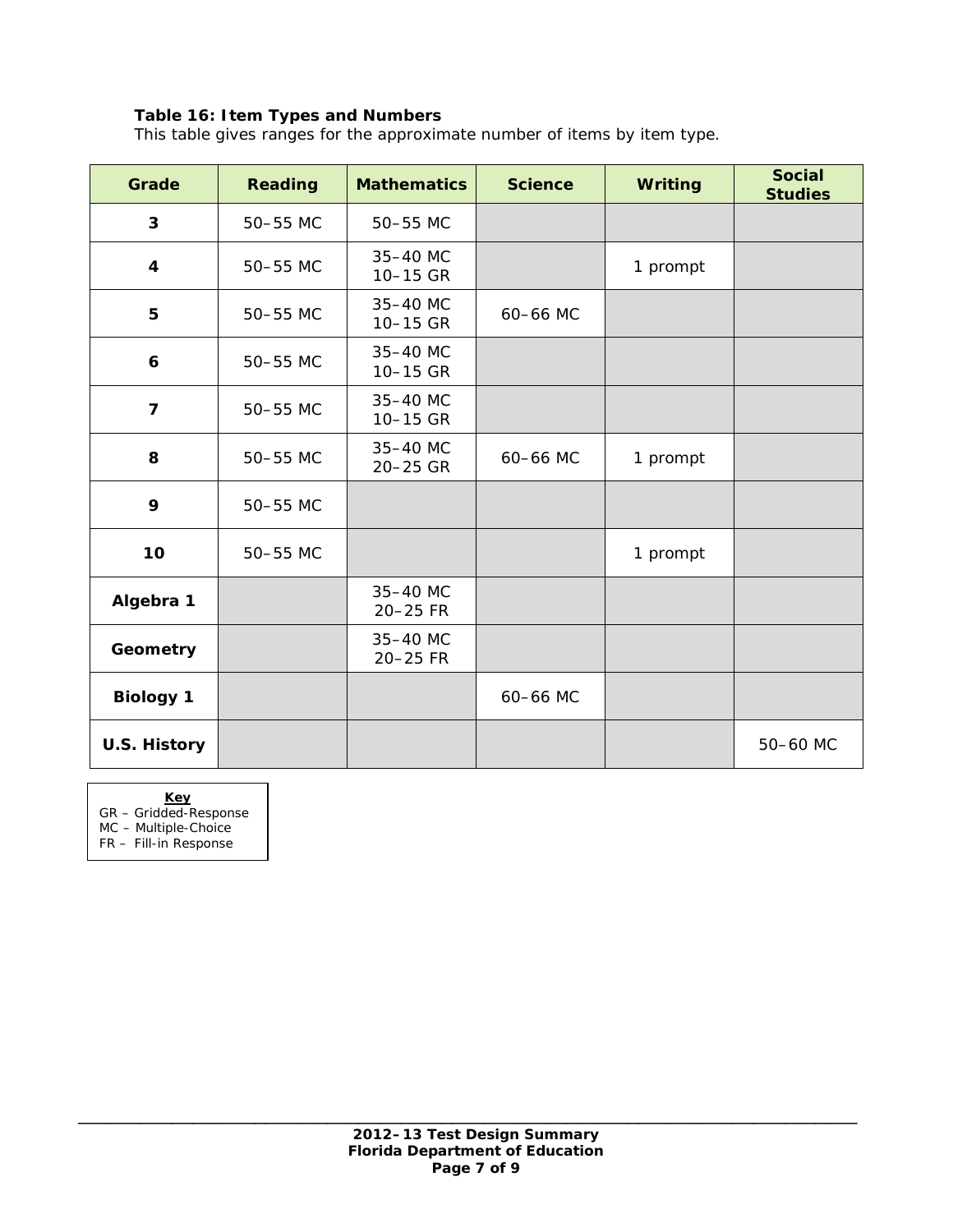# **VII. Test Design Information for Retake Assessments**

FCAT/FCAT 2.0 Retake assessments are administered to students and adults who have not passed the grade 10 assessments required for graduation. Retake test administrations occur each year in the spring and fall for the FCAT and FCAT 2.0. Tables 17–23 provide test design information for the FCAT 2.0 Reading and FCAT Mathematics Retake assessments.

| Grade    | <b>Test</b>                       | Category                                       | Percentage |
|----------|-----------------------------------|------------------------------------------------|------------|
|          |                                   | Vocabulary                                     | $15 - 25$  |
| 11-Adult | <b>FCAT 2.0</b>                   | <b>Reading Application</b>                     | $20 - 30$  |
|          | Reading                           | Literary Analysis: Fiction and Nonfiction      | $20 - 30$  |
|          |                                   | <b>Informational Text and Research Process</b> | $25 - 35$  |
|          |                                   | Number Sense, Concepts, and Operations         | $16 - 17$  |
|          |                                   | Measurement                                    | $16 - 17$  |
| 11-Adult | <b>FCAT</b><br><b>Mathematics</b> | Geometry and Spatial Sense                     | $16 - 25$  |
|          |                                   | Algebraic Thinking                             | $16 - 25$  |
|          |                                   | Data Analysis and Probability                  | $16 - 17$  |

### **Table 17: Content Categories for Reading and Mathematics Retakes**

### **Table 18: Length of Reading Retake Passages**

| <b>Number of Words per Passage</b> |          |      |
|------------------------------------|----------|------|
| Test<br>Average<br>Range           |          |      |
| FCAT 2.0 Reading                   | 300–1500 | 1000 |

## **Table 19: Reading Passage Types and Percentages for the Reading Retakes**

*Literary passages provide entertainment or inspiration and include fiction, nonfiction, poetry, and drama.* 

*Informational passages are subject-matter centered and the language may be used to solve problems, raise questions, provide information, or present new ideas. The context of these passages includes everyday life outside of the classroom.*

| Test             | <b>Literary Text</b> | Informational Text |
|------------------|----------------------|--------------------|
| FCAT 2.0 Reading | 30%                  | 70%                |

#### **Table 20: Percentage of Points by Cognitive Complexity Level for Retakes**

| Test                              | Low       | <b>Moderate</b> | High      |
|-----------------------------------|-----------|-----------------|-----------|
| FCAT 2.0 Reading<br>Retake        | $10 - 20$ | $45 - 65$       | $25 - 35$ |
| <b>FCAT Mathematics</b><br>Retake | $10 - 20$ | $50 - 70$       | $20 - 30$ |

\_\_\_\_\_\_\_\_\_\_\_\_\_\_\_\_\_\_\_\_\_\_\_\_\_\_\_\_\_\_\_\_\_\_\_\_\_\_\_\_\_\_\_\_\_\_\_\_\_\_\_\_\_\_\_\_\_\_\_\_\_\_\_\_\_\_\_\_\_\_\_\_\_\_\_